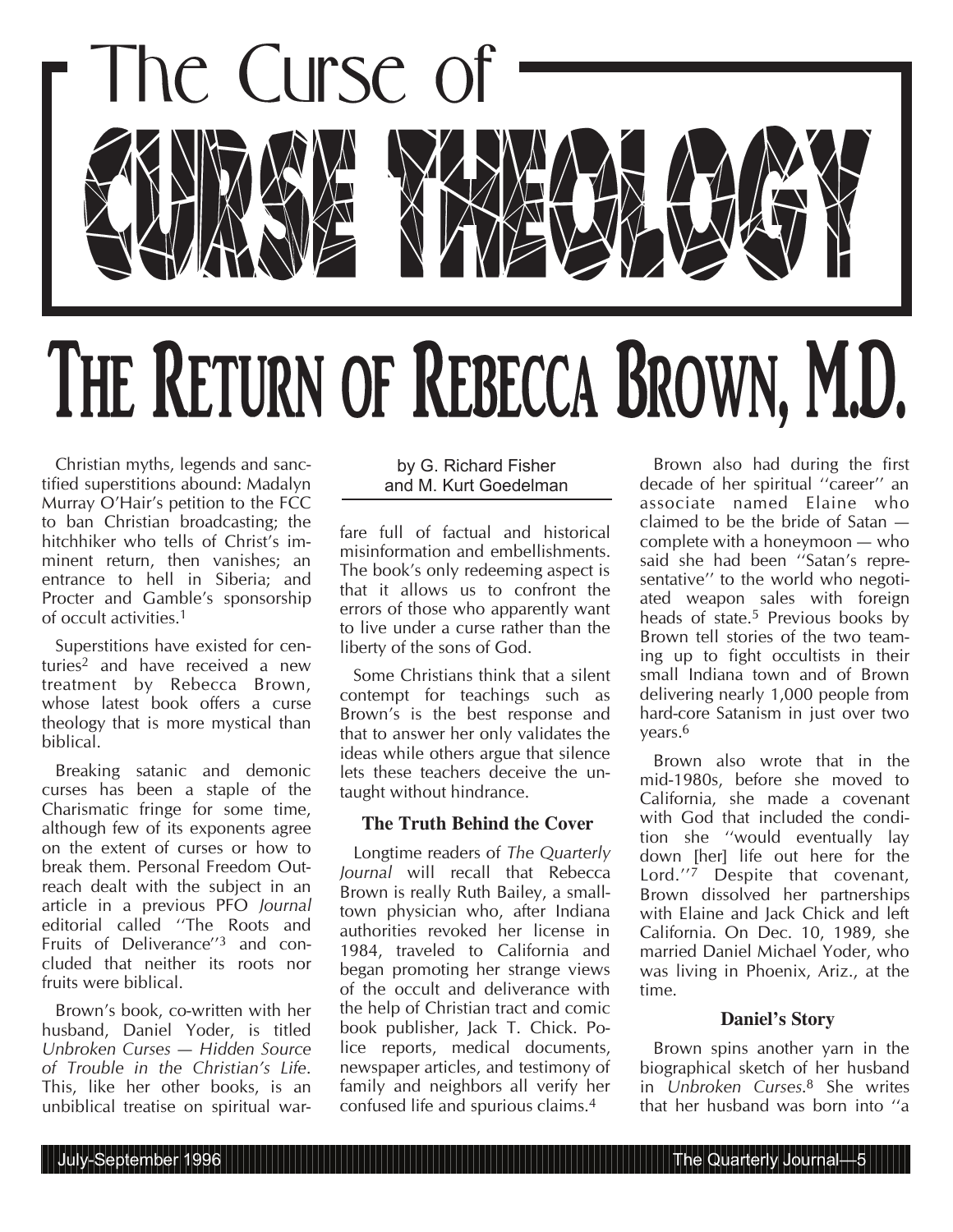very wealthy Jewish family of international bankers'' and that when he was six years old, his parents sent him to Switzerland to study under Rabbinical and Cabalistic teachers in an ''exclusive boarding school.'' According to Brown, Yoder continued his schooling there until age 19 and later completed graduate studies in Switzerland.

Reminiscent of Elaine's tall tales of ritualistic abuse, Yoder also speaks of descriptions of unrestrained torture and abuse by the Cabalists ''through his years at school.'' Upon his arrival at the boarding school. young Daniel was taken into the ''subterranean levels'' of the institution and ''placed in a small windowless room'' where he was kept as a prisoner. Following a failed escape attempt, Yoder found himself in a ''small round room, just a few feet in diameter.'' Here the evil rabbis ''removed the lid from the top [of the chamber], and dumped thousands of spiders down on top of him, many of them poisonous.''

As the spiders began to crawl over and bite him, Yoder cried out in anguish. ''Immediately, a brilliant shaft of light pierced down through that building, down into the cold little room where Daniel was cowering, shivering and crying on the floor,'' Brown writes. Two arms reached forth from the light and cradled the child as he ''slept in the arms of Jesus.'' ''When he awoke, all of his spider bites were healed,'' Brown writes.

Brown's account says that after completing his schooling, Yoder inherited a fortune, quickly rose to power in his grandfather's business, then his family's business, and finally formed corporations of his own. ''Wealth became a play toy; power was his god,'' Brown writes. At thirty years of age, Yoder's parents ordered him into a ''forced marriage'' with a woman named Kai, claiming the wedlock would ''further the family fortune.'' According to Brown, Kai, too, had been ''terribly abused because of being raised in Cabalism.''

Following their marriage, Kai ''found Jesus Christ and gladly accepted Him as her Lord and Messiah.'' Because of her conversion to Christianity, the couple's families had ''hired men to capture them and to force Kai to renounce Christ or kill her.'' For three months they eluded capture, but ''in God's permissive will'' they were finally abducted. Brown writes, ''They were flown to Israel where Daniel was chained to a wall and forced to watch as Kai, his first and only love, was tortured to death!''

Yoder then allegedly ''fled to the United States where he hid in a cabin in the mountains and studied Kai's Bible for a whole year.'' As a result, he accepted Jesus Christ and left his family and wealth. On Nov. 10, 1989, he met Brown and just a month later they were married. Shortly afterwards, they moved to Lake Park, in northwestern Iowa.

# **From Banker to Neurosurgeon**

''From the very start, I knew something wasn't just quite right with the couple,'' Dickinson County Sheriff Greg Baloun told PFO. Baloun was the Lake Park Chief of Police in 1990 when Brown and Yoder arrived in Iowa. ''He passed himself off, the first time I met him, as a [semiretired, well-to-do] neurosurgeon. He never passed himself off as a minister to me. He was always a doctor,'' Baloun said. Baloun added that Yoder said ''his father was a doctor,'' not a very wealthy international banker.<sup>9</sup>

Baloun says Yoder told him how he had to expeditiously travel from California to Nevada to do a delicate medical operation. ''He told me how he had this Chrysler Cordova that would do 200 miles an hour and that he ran from California into Nevada to do a special surgery in a mere amount of time,'' Baloun recalled. When asked why stops for gas didn't impede his record pace, Yoder said, ''I had a customized 40-gallon gas tank.''

''He had an answer for everything,'' Baloun said. ''He was a big talker, but you could catch him in lies all the time.''10

Lorraine Bush, a local real estate agent who handled the couple's lease agreement on a two-story home in Lake Park, agreed with Baloun's evaluation. ''I was suspicious of him right away,'' she told the local newspaper.11

Following a six-month stay in Lake Park, Brown and Yoder moved to Estherville, a town 25 miles to the northeast. They remained there briefly, then moved to Spencer, where Yoder became associated with a nondenominational fellowship, the Wells of Living Grace Church.

# **Legal Woes Always Seem to Follow**

Baloun's suspicions eventually extended to other law enforcement departments. An investigation into Yoder began in November 1990 by several agencies, including the Emmet County (Iowa) Sheriff's Office, the U.S. Office of the Inspector General and the Iowa State Patrol. The investigation ultimately revealed that Yoder also went by such names as William Joseph Stewart and Tony Michael Griffin and had used different Social Security numbers and birth dates.

As the investigation intensified, Yoder left Iowa and returned to Phoenix where, as a result of the persistent detective efforts of Iowa State Patrol Officer Marv Loebach, he was arrested on July 29, 1991. Yoder was charged with falsifying motor vehicle registrations and driver's licenses, and falsifying Social Security records by allegedly using the Social Security number of a dead man.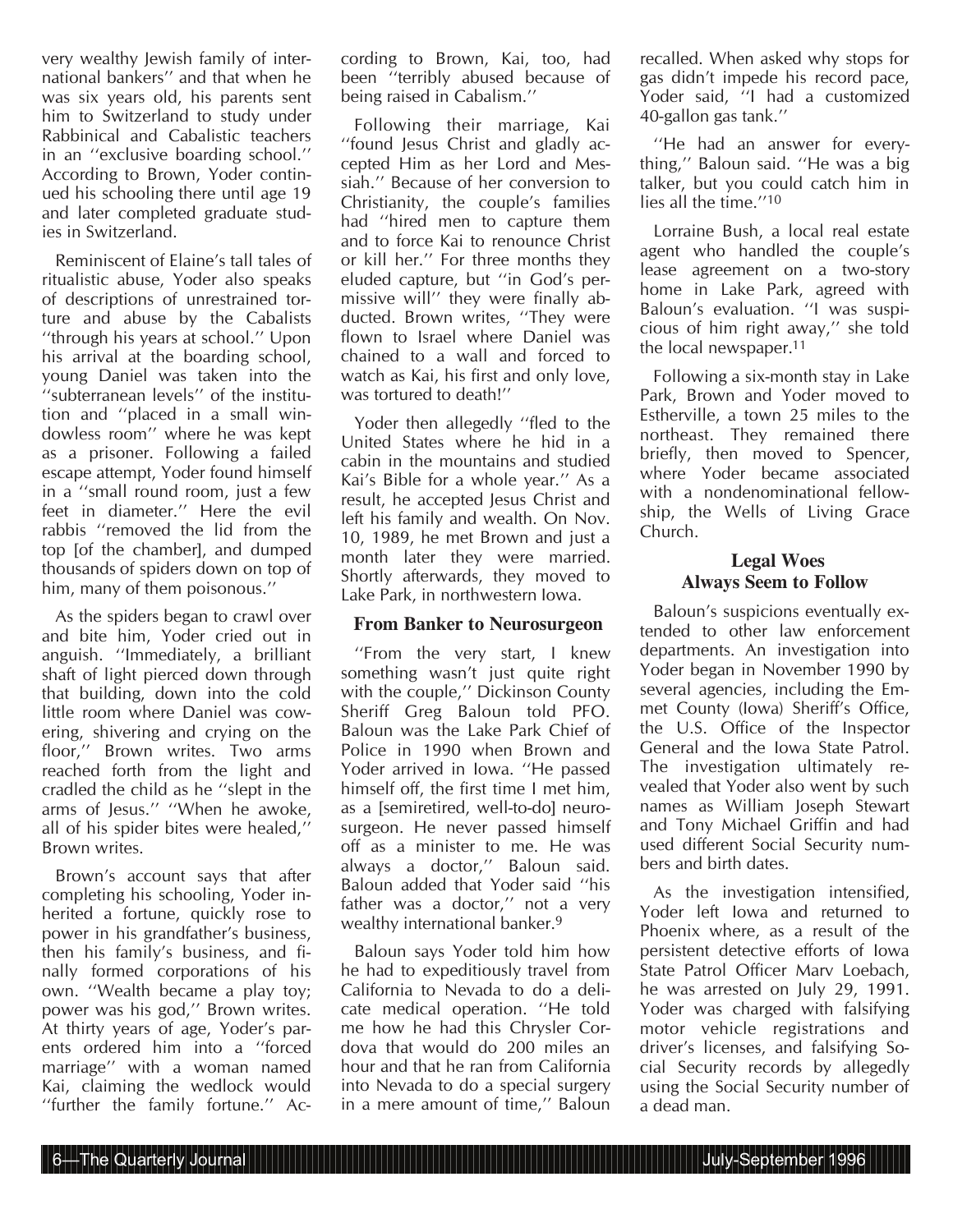On Sept. 6, 1991, he was extradited to Iowa. The next day, he was indicted on two counts of perjury. Authorities learned that he had a criminal record and had served time in Minnesota and Missouri and admitted to receiving ''psychological evaluations, counseling, or hospitalizations<sup>7/12</sup>

Yoder was released on Sept. 9 after D&R Bonding Agency of Spirit Lake posted a bail bond of \$10,000.13 Six weeks later the charges were rephrased into three counts, the first being perjury and the second and third being designated as fraudulent practice in the third degree.14 On Nov. 12, Yoder entered a written arraignment and plea of not guilty to all three charges.15

#### **Ambivalent Revelations**

As the prosecution sought more information from Yoder, it received a stream of misstatements and conflicting information. In an Application and Order to Amend court document it was noted: ''That Defendant's charged name herein be amended from Daniel Michael Yoder to the Defendant's true and correct name William Joseph Stewart.''16 Beyond his aliases, various other court documents revealed contradictory birth dates, occupations (such as pastor and bookstore manager) and Social Security numbers.17

However, one fact gathered by the prosecution from Yoder, that remained consistent throughout, was that he had only ''completed seven years of school."<sup>18</sup>

#### **Negotiating a ''Guilty'' Plea**

In spring 1992, following recommendations made by the Dickinson County Attorney, Yoder opted for a ''bargained plea'' and ''voluntarily'' entered a ''plea of guilty.'' The county attorney had recommended to the court the following sentence and disposition: ''(1) Fine of \$2,000.00 plus a 30 percent surcharge. (2) Court costs to be taxed to the defendant. (3) Dismiss Counts I and III.''19

On April 29, 1992, Yoder entered a guilty plea on Count II of the indictments. The court document signed by Yoder stated in part: ''I hereby enter my PLEA OF GUILTY TO Fraudulent Practice in the Third Degree, an aggravated misdemeanor, in violation of Section 321.97 and 714.11(3) of the Code of Iowa, which crime was committed by me on April 4, 1991, as charged in said information.''20

Based on Yoder's guilty plea, ''the judgment of the Court'' stated ''that the Defendant be and he is sentenced to pay a fine of \$1,976.92, a surcharge of \$593.08 and court costs of \$60.00.''21 The fine, surcharge and court costs were ordered by the court to be paid within two days. Yoder complied and the case was closed.<sup>22</sup>

The couple left Iowa and Brown resumed compiling her story of purported battles with the demonic. They currently live in Clinton, Ark., and have altered the name of their ministry from ''Wells of Living Grace'' to ''Wells of Joy.''

#### **Curses Are Everywhere**

Brown's premise is that most, if not all, of a Christian's problems stem from unbroken demonic curses. She writes that most Christians are unaware that curses of poverty, calamity, temptation, misfortune and struggle are there because of curses placed on them (or their families) through inheritance, trespassing on the devil's territory, breaking vows to God, or forgetting a sin and failing to confess it.

Brown's contention is that we must know every type of curse. Any unrelieved problem is probably the result of ignorance of an unbroken curse. No doubt she has been reading the extreme views of C. Fred Dickason, Mark Bubeck, Frank Hammond, Neil Anderson, James

G. Friesen, C. Peter Wagner and others, but she fails to cite sources.

Brown writes that no one is exempt from these curses. She advises:

''Search your home. Do you have statues of demon gods in your house? Pray over everything. Be aware that many children's toys are actually statues of demon gods.''23

Or, consider this:

''If you have visited a mosque and removed your shoes, you have been guilty of giving honor to a demon god! This is an abomination in God's eyes and will bring a curse on you.''24

Brown writes that tattoos and hairstyles bring demonic curses<sup>25</sup> and the former should be covered with oil and curses are to be broken at our command.26

Brown teaches that visiting King Tut's tomb in Egypt or when the exhibition was brought to America must be repented of to break a demonic curse. Brown writes that more than 13 years of illnesses and demonic attacks in her own life were the result of such a visit.27

Brown suggests:

''Are you experiencing unsolved problems in your life, your family, or your church? Perhaps the source of these problems is an unbroken curse. Pray and ask the Holy Spirit to reveal to you any curses that may be in operation in your life.''28

Conspicuously absent from Brown's recommendation is any biblical reference or justification for such advice. As long as we are in a fallen world among sinners and our bodies are unredeemed and subject to decay and death, some problems may never go away. Christians must pray for God's grace as commanded in 1 Corinthians 12.

Romans 8 reminds us that all these catastrophes are a part of life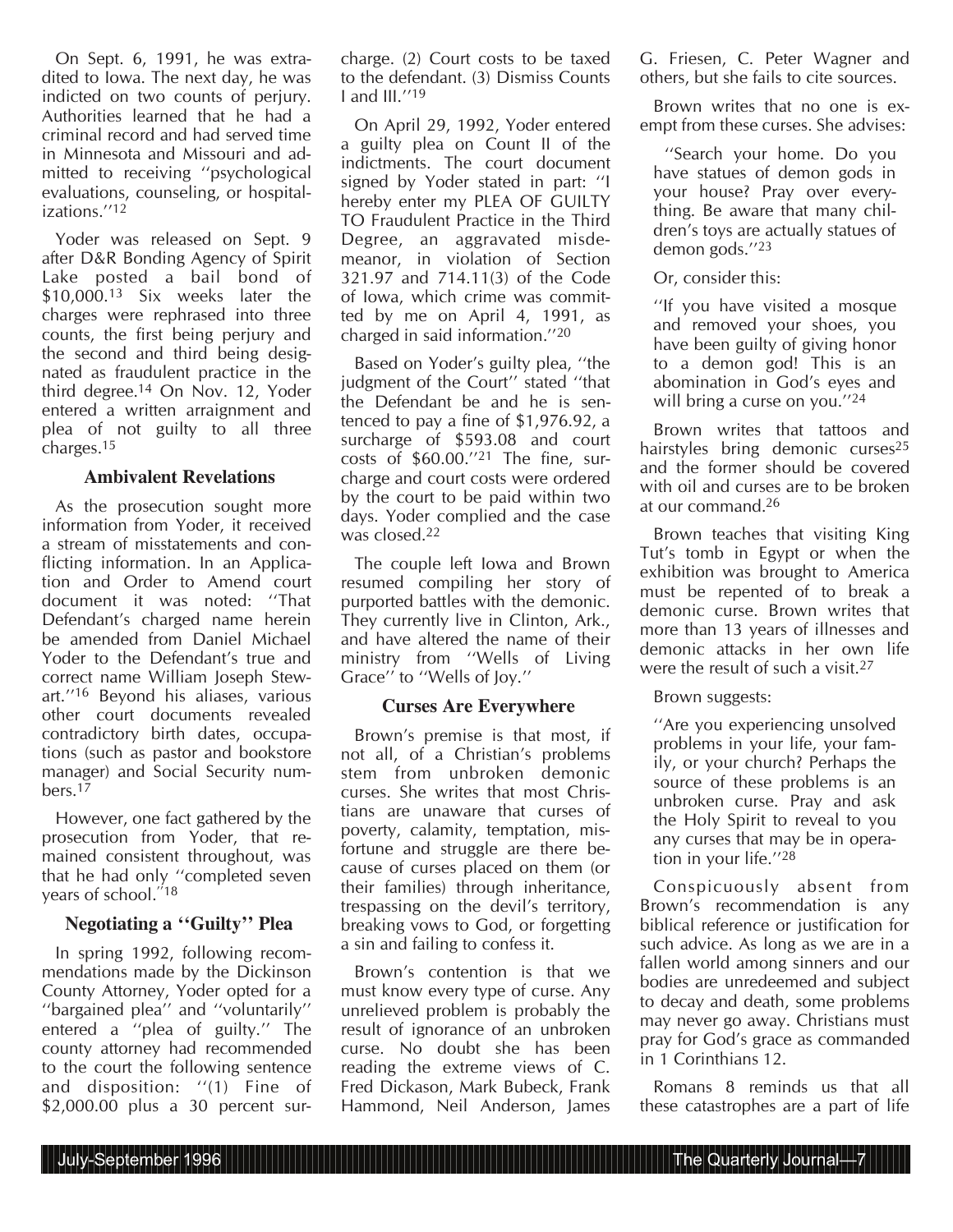and that they in no way diminish the love of God for us. Paul in that chapter does not direct us to break the curses. Rather, he says, trust in the love and sovereignty of God.

# **Back Under Moses**

Brown clearly puts believers back under the Law with these words: ''However, the spiritual principles laid down for the children of Israel in the Old Testament still hold true in our lives today.''29 She has found ''spiritual principles'' from the Old Testament that on closer reading are not even there; they are bizarre notions that she reads into the Old Testament text. Going back under the Law is bad. Going back to the Law and making up things is even worse.

### **Demons, Demons, Demons**

Brown lists three types of curses: ''Curses from God; Curses from Satan and/or his servants with the legal right to curse; Curses from Satan and/or his servants without the legal right to curse.''30 Again, no Scripture is cited but she loosely uses ''deliverance'' buzzwords and terminology such as ''legal right.''

She also teaches that, ''Curses from Satan and/or his servants always involve demon spirits. When a curse is placed, demon spirits are sent to a specific person or family for a specific purpose.''31

While Christians should believe in demonic influence (especially on the unsaved) and while Christians believe in the reality of temptation and that the Bible reveals much about Satan and demons (especially their limitations, defeat and doom) they should reject Brown's writings for what they are: sheer imagination and the regurgitation of others' false teachings.

### **Aunts, Uncles, Grandma and Sanctification**

The idea of curses and breaking curses on a believer, especially the perpetuation of family curses is clearly heresy in regard to the doctrine of sanctification. Another variation on the theme is the teaching of the need for deliverance from bondage. This bondage, either from past personal sins or ancestral sins, has to be broken with special prayers or rituals. While most teachers contradict each on the specifics, Brown appears to have picked up all the strands.

While this teaching puts the potential of the cross' work at the disposal of believers, the believer must work to keep free of demonic influence. Ephesians 6 is clear that means of sanctification are to be used and the unseen world will be taken care of by our Savior.<sup>32</sup>

# **Inevitable or Changeable?**

Curse theology consistently teaches that a pervasive or demonic power must be taken off the life (broken) after conversion by means of special prayers, rituals and words, and the process usually will involve a deliverer. The usual means of grace (prayer, Bible reading, fellowship, ordinances) are not considered sufficient.

Those of the deliverance school usually call demonic what can be explained using the biblical model of besetting sins, sinful habit patterns, sin's mastery and the put off/put on dynamic of the New Testament. There is a deceit and a bondage of sin that today would be called addiction. Change is difficult but there are biblical means and methods to deal with sin's bondage without lapsing into superstition.

# **Skewing the Old Testament**

In Chapter 2 Brown uses the Joshua 7, Ai/Achan story in a classical ''deliverance'' misuse of Scripture. Using this story as a justification for curses and ritual incantation prayers of deliverance proves far too much. An understanding of this event actually defeats what Brown is trying to establish.

Achan stole clothing, silver and gold from the battlefield, knowing that the loot was to have been destroyed. Disobedience, not demons, had to be dealt with.

We know that in Achan's situation, as well as in other cases of Israel's history, God used family or communal judgments with Israel. That was part of the Law system under Moses. It cannot be used as a principle for the Church with demons and curses introduced that are foreign to the text. It is silly to say that whole families, or a whole Church or the whole body of Christ would be judged, demon-plagued and killed because of the sin of one person. Again, Brown proves too much.

Grace is not the Law and the Law is not Grace. Israel is not the Church and the Church is not Israel. There are no demons mentioned in Joshua 7 and family excommunication (in this case death under the Law) was enacted as the answer, not ritualistic praying to break curses. Matthew 18 shows us that excommunication of the individual from fellowship (not death) is the way today to ''rid sin from the camp.'' Why didn't Jesus tell us to break the curse in Matthew 18?

The elaborate prayer rituals and incantations Brown gives to her readers to take authority over demons are the product of an imagination gone riot<sup>33</sup> with no New Testament teaching to support them. In Matthew 6:7, Jesus tells us that the heathens use vain, repetitious prayers. Jesus removed demons (from the unsaved) with a word, not a ceremony.

The Hebrew word ''curse'' occurs in the Old Testament 82 times and has various meanings. Pagans thought they could use the power of cursing to deal with their enemies as in Numbers 5. Pagans also used ritualistic incantations to try break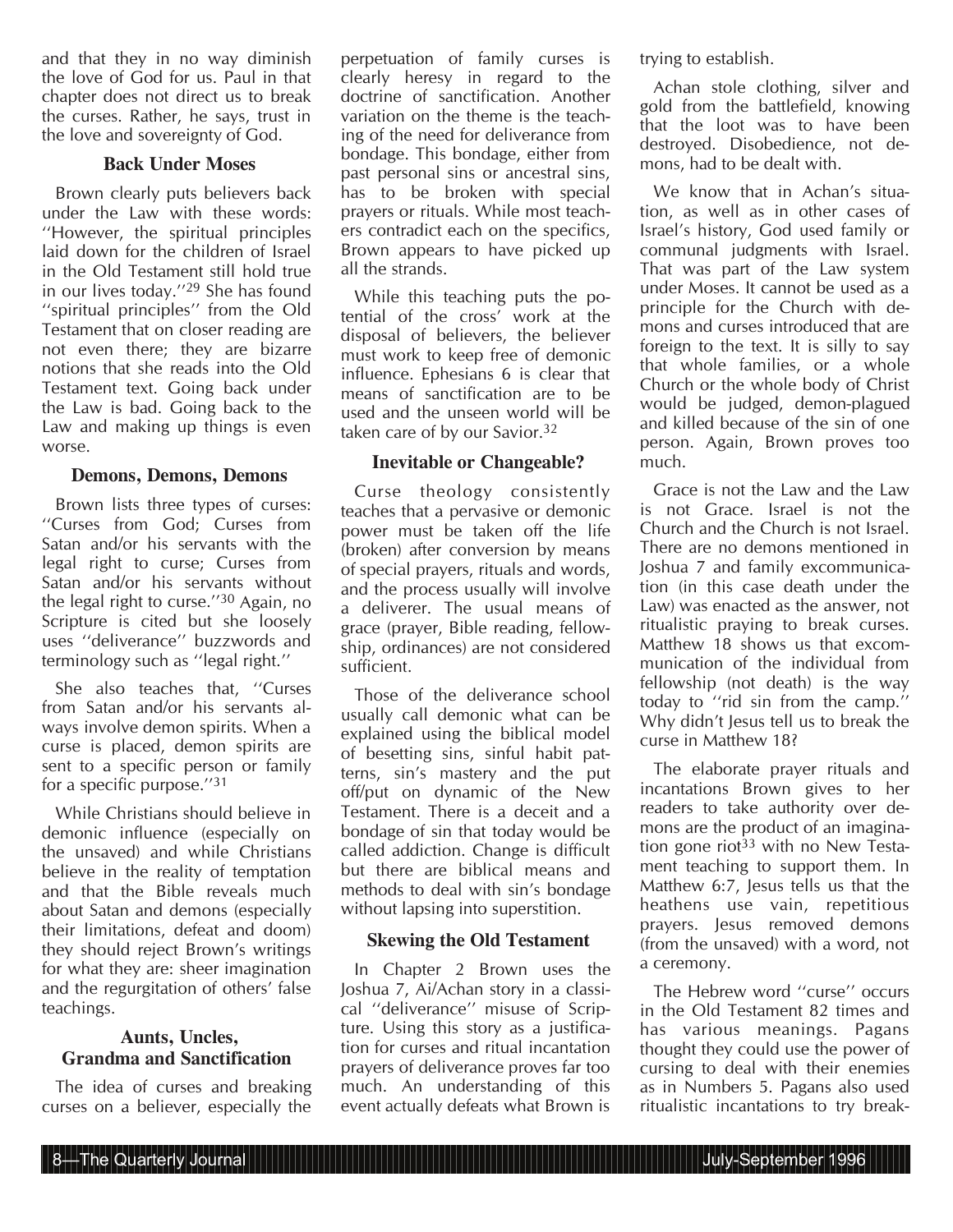ing curses. Israel was warned against learning the ways of the heathen.

# **Looking for Biblical Sanity**

The Hebrew word *qalal* (translated curse), can mean belittling or putting someone down as in Exodus 21:17. It can also be an oath to one's God as in 1 Samuel 17:43. In Job 24:18 it is simply used as nonblessing. To not be blessed was looked on as being cursed in a general sense.

Genesis 3:17 shows us that *arar* (another Hebrew word for curse) can be used of God's pronouncement of judgment on those who break covenant. The New Testament speaks to us of God's loving chastisement in Hebrews 12. Confession of sin and change of lifestyle is the obvious response to God's correction.

The words of British scholar W.E. Vine are helpful:

''God alone truly 'curses.' It is a revelation of His justice, in support of His claim to absolute obedience. Men may claim God's 'curses' by committing their grievances to God and trusting in His righteous judgment. ... The Septuagint translates *arar* by *epikatarasthai*, its compounds and derivatives, by which it comes into the New Testament. 'Curse' in the Old Testament is summed up in the statement, 'Cursed is the man that obeyeth not the words of this covenant...' (Jeremiah 11:3). The New Testament responds: 'Christ hath redeemed us from the curse of the law, being made a curse for us: for it is written, Cursed is everyone that hangeth on a tree...' (Gal. 3:13).''34

It is futile to argue for any kind of curse on a believer, including the curse of the Law from Exodus 20:5 (to the third and fourth generation), since Christ has redeemed us and set us free from the curse of the Law. The greater Moses has set us free from the law of sin and death. Romans 5 elaborates on that deliverance. Judgment for sin comes to any generation that hates God (Exodus 20:5) and mercy comes to any generation that loves God (Exodus 20:6). There is no demonic osmosis taught in Scripture.

Vine further notes that the Greek word for curse, *anathema*, means ''the disfavor of Jehovah.'' The Greek word *katara* is a put-down ''uttered out of malevolence.'' Another Greek word *kakologeo* is simply to speak evil of someone. There are other noun and verb forms, but they offer no more than the above.35

### **The Grace Release**

Brown also cites examples of unjust suffering in the world.<sup>36</sup> It is true that at times the innocent suffer because of the overt sin or passive neglect of a parent. Sin has real and horrible social consequences that no one doubts. The nature of our response to the consequences is important.

Parents can pass down repetitive sin patterns taught to their offspring. However, God's grace and conversion can make all the difference. Peter reminds us in 1 Peter 1:18-19 that we are not stuck in our parents' traditions or patterns of living, but are redeemed and set free by the blood of Christ. We can learn from their mistakes and not repeat them.

# **Scripture Twisting**

Brown makes much of the fact that the Jews in Nehemiah 9 confessed the sins of their forefathers.37 Understanding Jewish cultural patterns and the Hebrew word confession helps clarify the issue and show Brown to be wrong.

The careful Bible student will first note that there's nothing about demons or demonic curses mentioned. Secondly, there is nothing about ritual or exorcistic prayers to break curses. Thirdly the context is that the ''confession'' is an acknowledgment of the idolatry of the previously exiled Jews which produced caution in the new generation to avoid that sin in particular. Fourthly, according to verse 5, this was the activity of the priests and Levites as the mediators and not all the people were personally involved. In type, those priests stand for Christ and His work for us.

In their acknowledgment, the priests affirm God's right to have judged their forefathers by dispersing them to Babylon through the means of Assyrian and Babylonian invaders. God had not forsaken them (verse 31) however, and had allowed them to return to the land (verse 36). Now what they would do was not break some curse but simply commit themselves to God's covenant in a new way. It was the captivity that did the chastening and cleansing, not a curse-breaking ceremony.

The Hebrew word in Nehemiah 9:2 translated confess is *yadah*. It is a word that emphasizes the underlying sinfulness of all creation.38 It is much like Paul saying ''all have sinned.'' In saying that, Paul was not referring to curses that had to be broken but like Nehemiah's people acknowledging the sinfulness of humanity and the truth that only God is truly sinless and perfectly holy and pure.

Keith Brooks sees the experience in Nehemiah 9 in a more positive way than the curse breakers:

''When we are seeking to God for mercy and relief in time of distress, it is an encouragement to faith to look back upon our own and our father's experiences, noticing how all glory belongs to God and all shame to ourselves. When confessing our sins, it is good to reckon up God's many mercies that we may see how ungrateful we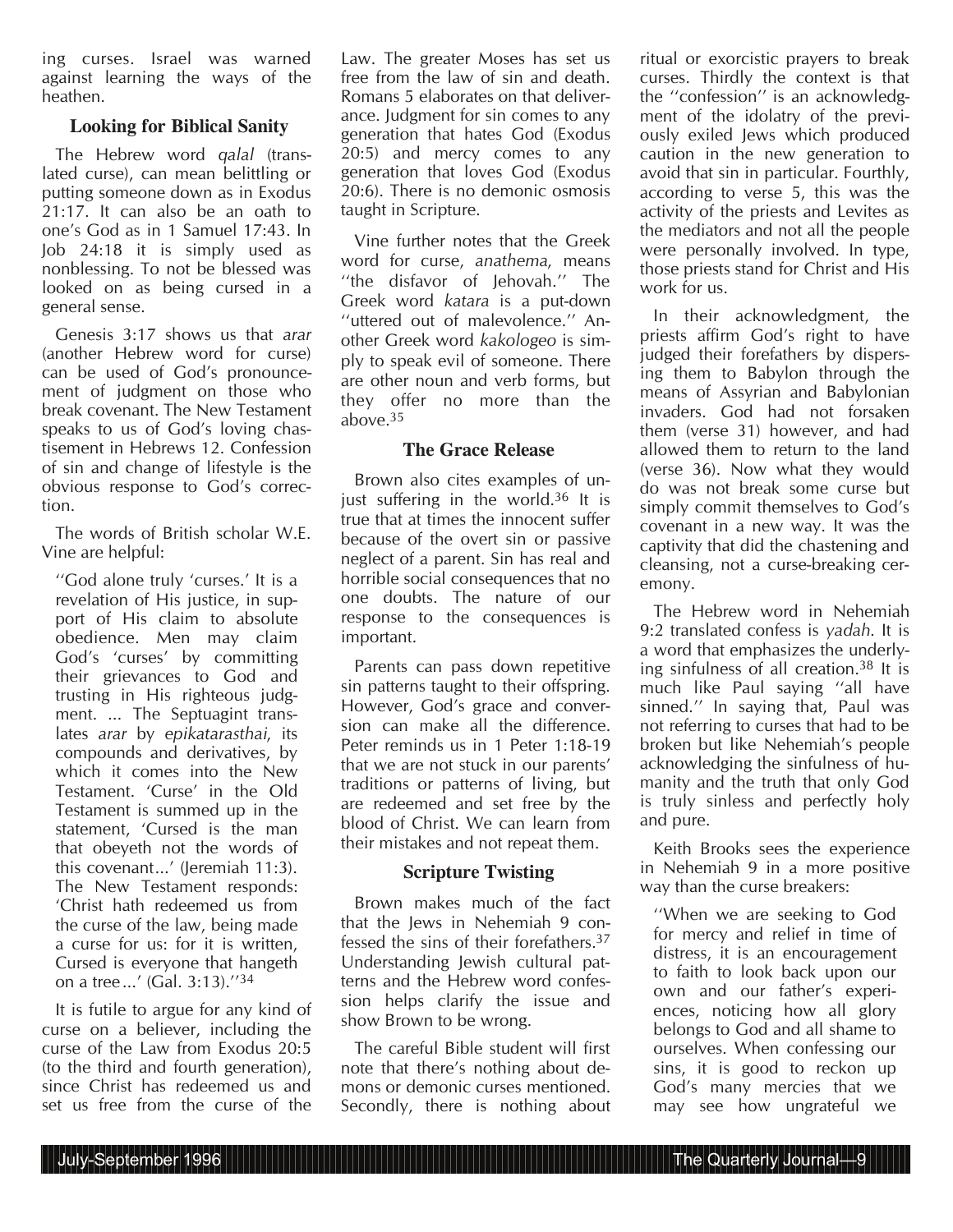have been.''39

## **Back Into the Dark Ages**

Brown, along with others, lapses into medieval superstition with the curse mentality. The folklore of the late Middle Ages is the real tap root of the modern deliverance movement.

In the Bodleian Library in England there is a 15th century invocation used to break a curse. It is a representative of many such curses during a biblically illiterate and superstitious time:

''To relieve one who has been cursed. Say, in the name of God ye father, and his Son the Holy Ghost three persons one Trinity, is to comfort one of the illworked on my body, that has disturbed my body with evill payne [sic] from the wickedness. In the name of God. Amen.''40

Latin documents exist from the Middle Ages which give incantational prayers to get rid of demons.<sup>41</sup>

#### **Demon ''Immigration''**

Brown maintains — again without Scriptural evidence — that demons and demon curses can come in by way of citizenship papers. This, according to Brown, was revealed to her and a co-worker through prayer:

''The Lord showed both of us at the same time. That certificate of citizenship was the legal doorway that allowed all the demons associated with her family line to have clear entrance into the United States! I had never thought of this idea before. As Ann burned the citizenship certificate of her ancestor, she not only commanded the demons out of her life, but also commanded all the demons associated with her family line to leave America forever. Then she asked the Lord to close that doorway so that they could not

return. How many families have migrated to the United States over the years? As each individual became a citizen, a legal door was opened for all of their family demons. I wonder what a difference it might make if every Christian in America severed all ungodly inheritance and kicked their family's ancestral demons out of the nation?''42

Apart from having no biblical basis for her teaching, Brown ought to be concerned that she does not catch a lawsuit for advising people to burn legal documents or documents that may be needed in the future. Her self-appointed authority is evident in the statement: ''I never thought of it before.'' Therefore, because she thought of it, it must be truth. Certainly no Bible writer ever thought of it.

# **Cursed Dirt and Cursed Buildings**

Brown also teaches that Indian reservations are cursed ground. That would make a lot of soil in America cursed soil since at one time Indians wandered freely, worshiped, and buried all over. No one could be sure that they were not on cursed land. When the Jews took Canaanite land and built on it, no special exorcisms were required.

The Bible does not suggest cursed houses as Brown does.43 *How* we live in our homes is the more important matter. What we say and do in our homes and how we model Christ in our homes is the urgent message of the New Testament. Ephesians 4-6 lays out the kinds of conduct God wishes in our homes. Cement and mortar, glass and shingles do not carry demons. People's activities and words either bless or ''curse'' and hinder the family members in that home.

To justify her view of demonic curses on a home Brown refers to Leviticus 14:33-45, which speaks of a ''leprous plague'' (which the He-

brew text indicates is persistent mold or fungus growing in the walls). The replastering or destruction of a house has nothing to do with breaking demonic curses.

Keil and Delitzsch shed light on the passage: ''Vers. 54-57 contain the concluding formula to chap. xiii and xiv. The law of leprosy was given 'to teach in the day of the unclean and the clean,' *i.e.* to give directions for the time when they would have to do with the clean and the unclean.''44 So the mold and mildew in the home were used to teach an ideal and symbolic separation. Cleanliness in all aspects of life was used by God to portray His holiness and the holiness He required of His Old Testament people.

J.R. Dummelow, in his *Commentary on The Holy Bible* observes:

''This, like the leprosy of garments ... bears only an external resemblance to the leprosy of human beings. It is a fungus or discoloration making its appearance on the walls of houses.''45

# **Watching Out for Watchers**

Brown has invented a classification of demons called ''watchers'':

''They are demon spirits placed at particular sites to maintain surveillance over the immediate area. These can be placed into objects, animals, or drawings. Animals are rarely used because they move about too much. In the last case, a person places a drawing of a watcher in a strategic spot and then returns later to communicate with the demon attached to the drawing to find out what went on in that area during his absence. The drawings may take different shapes, but they always contain eyes or at least one eye.''46

The only ''watchers'' in the Bible are the Watchmen who guarded the gates and walls of ancient cities and